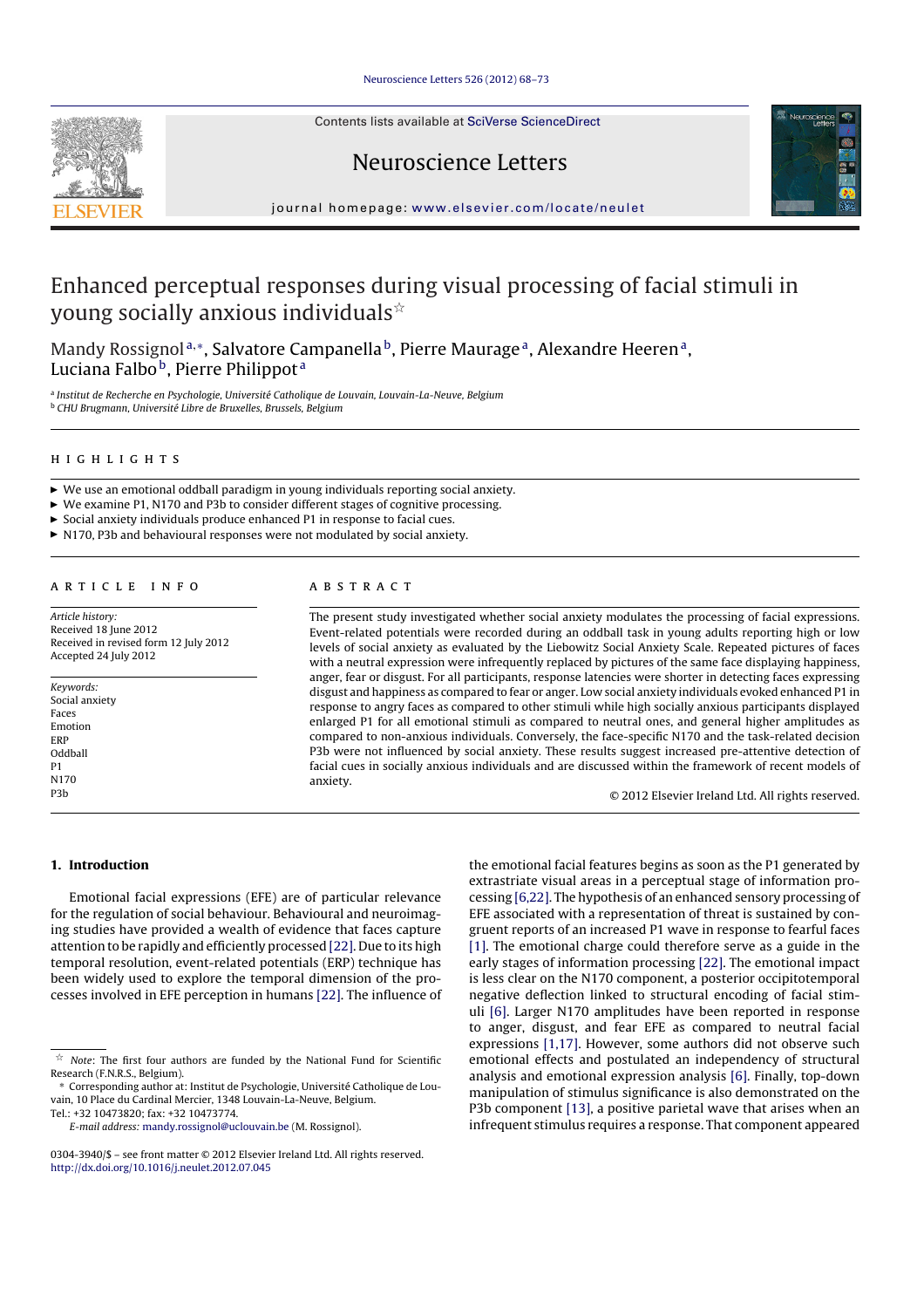enhanced and faster for fearful as compared to happy faces [17] which is thought to reflect emotional salience processing [13].

These three components are of particular interest in studying the modulation of emotional processing in psychopathological states disturbing the perception and production of emotions. Reading others' EFE is particularly challenging in social anxiety disorder (SAD) which is characterized by biased social perceptions and expectations, together with a tendency to detect negative social responses rather than positive ones [21]. Increased amygdala activations have been reported during EFE processing in SAD compared to non-anxious participants, for anger and fear but also for disgust and neutral faces [20,21]. However, electrophysiological studies exploring the ability to decode EFE in SAD remain rare and focused either on early or late components (for a review, see [20]). In this context, it is not surprising to find mixed evidences of higher amplitudes for the P1 [7–9,11,15], the N170 [9] and/or the P3 [11,18].

This lack of congruency about the timing of occurrence of biased emotional processes encompasses several questions. First, the specificity of the enhanced perceptual processing of threatening faces in SAD is still a matter of debate [20,21], since increased P1 amplitudes have been recorded specifically for negative EFE such as anger [11,18] but also for happy faces [7–9,12] and for both neutral and emotional faces [15]. Consequently, studies are needed to investigate the extent of biased emotional process by comparing neural responses to negative, positive, and neutral faces. Second, higher right occipitotemporal N170 amplitudes have been recorded in response to angry faces when SAD individuals had to identify EFE, with a positive correlation between N170 amplitude and selfreported measures of social anxiety [9]. However, other studies using similar tasks with schematic faces [7,8] or passive viewing of natural and artificial faces [12] did not reproduce this effect. Hence, it is crucial to further assess the role of social anxiety on configural processes of facial information, since SAD might be characterized by an abnormal visual scanning of human faces [20,21]. Third, SAD has been reported to potentiate P3b amplitude during threatening faces processing [11]. Moreover, a positive relation between the P3b peak voltage and the level of social anxiety for angry but not for happy faces suggests that social anxious individuals pay special attention to threat-related faces [18]. However, other studies did not report modulation of late positive ERP during EFE processing in SAD [14], and the current literature does not offer convincing evidence of P3b modulation in SAD [20].

In this context, the present study aimed to evaluate the influence of social anxiety on positive and negative EFE processing by examining the whole stream of information, ranging from P1 to P3b including the N170 component. To this end, we used an oddball paradigm [5,16,17], which is especially sensitive to early stages of face processing during which the discriminative cues are processed, and ERPs were recorded while participants watched photographs of neutral faces on a computer screen. They were instructed to signal changes in facial expression by pressing a key. In order to investigate the role of emotion on facial processing, deviant stimuli displayed different expressions: anger and fear, since these expressions have been shown to be particularly relevant in the studies listed above; happiness, to provide a positive control; and disgust, since some data suggest a particular role for that emotion in the aetiology and persistence of anxiety disorders and specially in SAD [14]. We expected in SAD an enhanced processing of negative emotions as compared to neutral and happy ones, observable through larger amplitudes of the P1 component as compared to non-anxious participants, as attended stimuli have shown to generate larger P1 due to attentional top-down processes [22]. However, as the social anxiety influence on the N170 may depend on the explicit nature of EFE processing [9], we did not expected N170 modulations by social anxiety in the present oddball task. Rather, emotional variations between emotions may be shown as in previous studies  $[1,17]$ .

Finally, if social anxious participants voluntarily attend to threatening faces, an enhancement of the P3b component should appear [13], together with faster behavioural responses to negative stimuli.

#### 2. Methods

Twenty-four right-handed participants were selected from a pool of 250 University of Louvain first-year students screened using the Liebowitz Social Anxiety Scale (LSAS) [10]. High social anxiety (HSA) individuals ( $N = 12$ ; 8 females) were defined as those scoring 65 or more on the LSAS (range 65–123) and the low-anxiety (LSA) individuals ( $N = 12$ ; 5 females; the ratio of male and female participants was not significantly different between groups,  $X^2$  = 2.253,  $p = .133$ ) were defined as those scoring 50 or below (range 12-48) onthat scale [10].After the experiment,participants also completed the State-Trait Anxiety Inventory (STAI) [19] and the 13-items Beck Depression Inventory (BDI) [3] in order to control for a possible comorbidity. LSA and HSA were significantly differentin LSAS (LSA: 29.1, SD = 10.5; HSA: 79.8, SD = 18.2,  $t(22)$  = 8.662,  $p < .001$ ). However, they did not differ on the basis of mean-trait anxiety (LSA, 55.6, SD = 2.6; HSA: 53.9, SD = 2.0, t(22) = 1.895, NS), state-anxiety  $(LSA, 64.3, SD = 3.3; HSA; 65.5, SD = 2.6, t(22) = .996, NS$  or depression (LSA: 5.1, SD = 3.1; HSA: 3.0, SD. = 2.9, t(22) = 1.751, NS). Age did not differ between groups (LSA: 19.9, SD = 1.6; HAS: 19.7, SD = 1.5,  $t(22) = .304, NS$ ).

#### 2.1. Stimuli and task

The stimuli set comprised 30 grey pictures of six individuals (three males) each posing neutrality, anger, disgust, happiness and fear [2]. After being trimmed to exclude non-facial contours and hair, each facial stimulus was enclosed within a rectangular frame measuring  $4 \text{ cm} \times 6 \text{ cm}$ . The experimental procedure used an 'emotional oddball paradigm' [5,17]: each block started with the presentation of a white cross (1 cm  $\times$  1 cm). Stimuli were then presented one by one for 500 ms on a black background, with a black screen displayed as an inter-trial interval lasting randomly between 800 and 1300 ms. Six blocks were composed, each defined by 108 stimuli (e.g. 84 frequent neutral faces and 24 deviant faces with the same identity but happy, angry, fearful and disgusted expressions). Each block was repeated twice. The order of the twelve blocks varied across participants. Participants were instructed to detect as quickly as possible the occurrence of a stimulus differing from the frequent one by pressing a mouse button with their right index finger. They sat in a chair in a dark room with their head placed 1 m from the screen and restrained in a chin rest.

#### 2.2. ERP recording and data analysis

Electroencephalogram (EEG) was recorded (EEprobe software, A.N.T., The Netherlands) with 32 electrodes mounted in an electrode Quick-Cap with the standard 10–20 International System and intermediate positions. Recordings were made with a linked mastoid physical reference and re-referenced by using a common average. The EEG was amplified by battery-operated A.N.T. ® amplifiers with a gain of 30,000 and a band-pass of 0.01–100 Hz and sampled at 512 Hz. The impedance of all electrodes was kept below  $5 k\Omega$ . The EEG was continuously recorded and the vertical electrooculogram (VEOG) was recorded from electrodes placed on the supraorbital and infraorbital ridges of the left eye. Trials contaminated by EOG artefacts were eliminated off-line by computing an average artefact response based on the percentage of the maximum eye movement potential. The EEG was band-pass filtered offline using cut-off frequencies of 0.16–30 Hz. Codes synchronized with stimulus delivery were used to average selectively the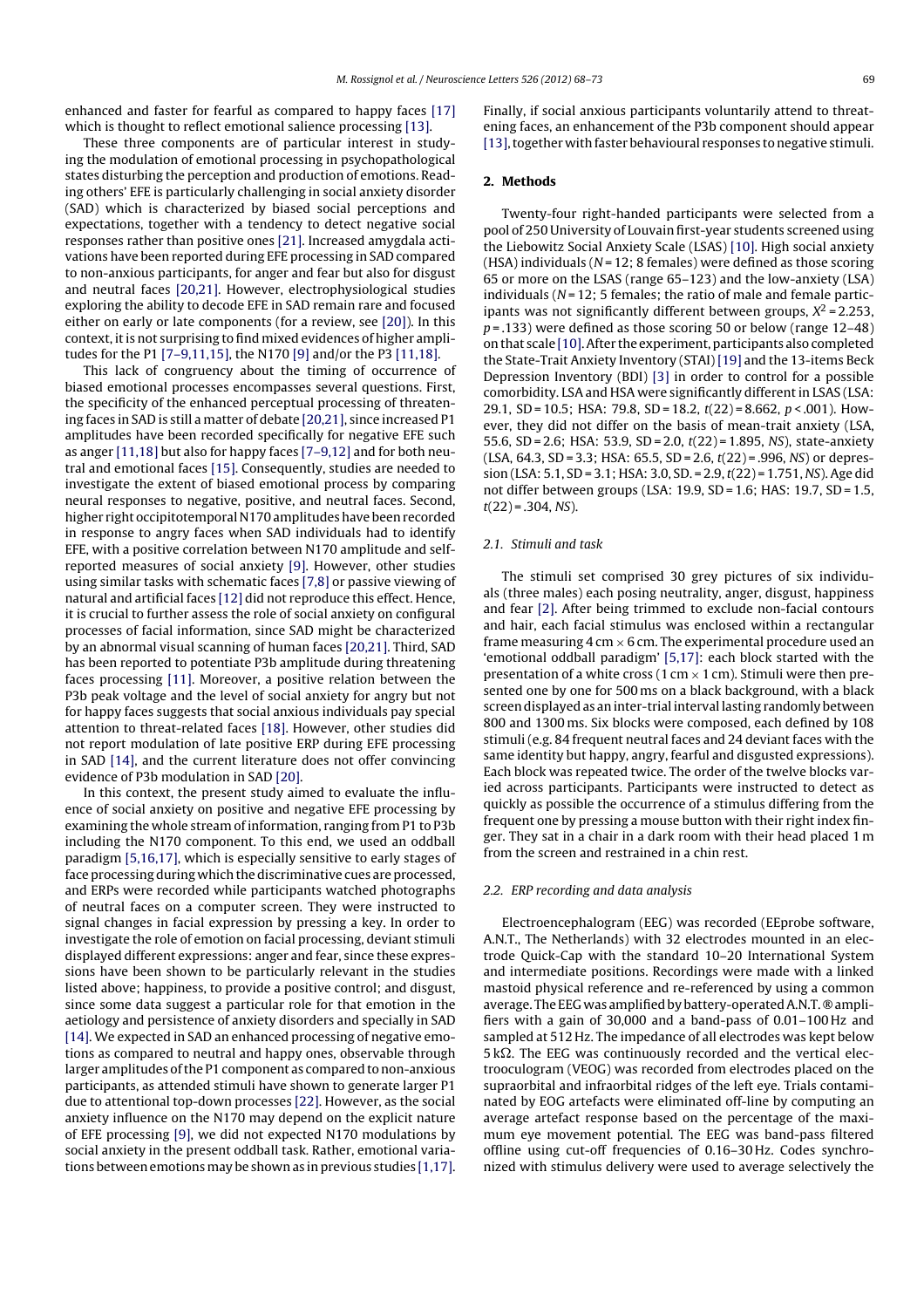epochs associated with the different categories of stimuli. A baseline correction was computed using a 100 ms interval and epochs beginning 100 ms prior to stimulus onset and continuing for 800 ms were created.

The overall averaged ERPs were examined to first, define temporal windows on interest electrodes kept constant for all conditions and participants. Second, an algorithm was used to identify the maximum positive or negative value within the specified time window on these interest electrodes, and that point was identified as the peak latency. Third, mean amplitudes were calculated for each defined window. Three ERPs usually described on the literature focusing of face processing in SAD [20] were selected for the analyses: The P1, the first positive deflection occurring on occipital sites between 120 and 150 ms after stimulus occurrence and measured on O1 and O2; the N170 recorded on lateral parietal sites between 150 and 220 ms after face presentation and measured on P7 and P8; and the P3b component, peaking on parietal sites and averaged on P3 and P4 between 450 and 500 ms after stimulus occurrence.

Statistical analyses were computed using the IMB® SPSS® Statistics Release 20.0.0. Response latencies, mean amplitudes and latencies of the ERPs were subjected to repeated measures analysis of variance (ANOVA) with Group (LSA and HSA) as the betweensubjects factor, and Emotion (neutral, happiness, fear, anger and disgust) and Hemisphere of recording (Left, Right) as withinsubject factors. The reported p-levels of all the other ANOVAs were corrected for violations of the sphericity assumption using the Greenhouse–Geisser epsilon correction. Simple effects were explored throughout, and a Bonferroni correction for multiple comparisons was applied to all the t-tests. For reasons of conciseness, only significant effects (level of significance at .05) are reported.

#### 3. Results

#### 3.1. Behavioural data

Analyses on correct response latencies disclosed a main effect of Emotion,  $F(3,66) = 85.941$ ,  $p < .001$ ,  $\eta^2 = .790$ : Angry and fearful faces were detected slower than disgusted and happy faces (Bonferroni post hoc tests: all *p*-values  $p < .001$ ). Anger gave rise to the longest response latencies, and disgust to the fastest (comparison disgust–happiness:  $p = .024$ ).

### 3.2. ERP results<sup>1</sup>

3.2.1. P1 component at occipital locations (120–150 ms post-stimulus temporal windows)

Latencies: A significant effect of Hemisphere, F(1,22) = 7.227,  $p = 0.013$ ,  $n^2 = 0.247$  indicated shorter latencies on the right electrode (O1: 151 ms; O2: 147 ms).

Amplitudes: First, a main effect of Group,  $F(1,22) = 9.127$ ,  $p = .006$ ,  $\eta^2 = .293$ , demonstrated larger P1 in HSA (6.044  $\mu$ V) as compared to LSA (3.752  $\mu$ V). Follow-up independent *t*-tests showed that HSA produced enhanced P1 in all conditions on both electrodes (all  $p < .05$ , except for Anger on O2,  $p = .094$ ). The enhancement of P1 amplitude with LSAS score was confirmed by a positive correlation ( $r = .423$ ,  $p = .04$ ).

Second, a main effect of Emotion was observed, F(4,88) = 5.077,  $p = .003$ ,  $\eta^2 = .187$ : Angry and happy EFE evoked larger P1 amplitudes as compared to neutral faces ( $p > 01$ ). Conversely, there were no significant differences between P1 amplitudes in response to neutral faces or deviant disgust ( $p = .265$ ) or fearful faces ( $p = .065$ ).

A main effect of Hemisphere demonstrated larger P1 on right electrode,  $F(1,22) = 6.747$ ,  $p = .016$ ,  $\eta^2 = .235$  (01: 4.6  $\mu$ V; 02:  $5.16 \,\mu\text{V}$ ).

Finally, a  $Group \times Emotion \times Hemisphere$  interaction,  $F(4,88) = 2.919$ ,  $p = .026$ ,  $\eta^2 = .117$ , was broken down further by examining LSA and HSA separately. Analysis showed that Hemisphere effect was significant in LSA  $(F(1,11) = 6.742, p = .025)$ but not in HSA  $(F(1,10) = 2.376, p = .151)$ . Moreover, P1 amplitudes in LSA and HSA were differently modulated by Emotion. On the one hand, LSA produced enhanced P1 in response to angry faces exclusively  $(F(4,44) = 3.440, p = .028;$  follow-up comparisons were significant when comparing anger to disgust,  $p = .04$ ; happiness,  $p = .001$  and fear,  $p = .017$ ). On the other hand, HSA produced enhanced responses for all deviant faces as compared to frequent neutral faces  $(F(4,44) = 3.420, p = .047;$  comparison with angry,  $p = .08$ ; disgusted,  $p = .005$ ; happy,  $p < .001$ ; fearful:  $p = .015$ ) (Fig. 1 and Table 1).

## 3.2.2. N170 at lateral-parietal locations (160–220 ms post-stimulus temporal windows)

Latencies: A main effect of Emotion,  $F(4,88) = 3.337$ ,  $p = .020$ ,  $\eta^2 = .132$  indicated early latency for neutral faces as compared to fearful ones ( $p = .009$ ).

Amplitudes: A main Emotion effect,  $F(4,88) = 16.02$ ,  $p < .001$ ,  $\eta^2$  = .421 indicated that disgusted and happy faces evoked the largest N170, while fearful, neutral and finally angry faces evoked smaller N170 amplitudes (paired comparisons were significant for anger–disgust and anger–happiness: both p<.000; disgust–fear and disgust–neutrality: both  $p < .000$ ; neutrality–happiness:  $p = 002$ ; fear–happiness:  $p = .001$ ).

#### 3.2.3. P3b (450–500 ms post-stimulus temporal windows)

Latencies: Results showed a main effect of Emotion,  $F(6,66) = 11.740$ ,  $p < .001$  with earlier P3b for disgust as compared to anger ( $p < .001$ ), and fear ( $p = .018$ ). Anger gave rise to later P3b responses, as compared to disgust, fear  $(p = .002)$ , and happiness ( $p = .05$ ).

Amplitudes: A main effect of Hemisphere,  $F(1,22) = 15.288$ ,  $p$  < .001, outlined higher P3b on the left electrode (P3: 4.04  $\mu$ V – P4:  $3.97 \mu V$ ).

## 4. Discussion

The present study was designed to disentangle the early or late influence of social anxiety on the cognitive processing of different positive or negative facial expressions appearing amongst neutral faces. The major result is a positive relation between social anxiety level and P1 amplitude. Indeed, LSA participants showed an increased P1 specifically in response to EFE of anger, congruent with previous data [22]. In contrast, HSA displayed enhanced P1 responses to all facial changes as compared to neutral faces, but also a general P1 enhancement relative to non-anxious individuals.

The P1 enhancement in response to neutral faces in SAD allows exclusion of a selective improvement of facial change detection abilities. Rather, it suggests increased neural responses to faces regardless of their emotional expressions [15]. Indeed, neutral faces may have been perceived as more arousing in HSA, as sustained by the observation of amygdala activity for these stimuli[21]. An alternative explanation refers to a global hyper-vigilance in the visual cortex of anxious individuals, which enhances attention and the perceptual processing of incoming events [7]. Hence, further studies should be conducted to determine whether this enhancement is specific for faces or general to other visual stimuli.

 $1$  Since gender has been shown to influence emotional processing [6], we performed the same analyses by including the Gender as within-subjects variable. The main and interactional effects involving Gender were not significant, except for the P3b latency,  $F(1,20) = 6.559$ ,  $p = .019$  which appeared shorter in women (425) vs. 459 ms).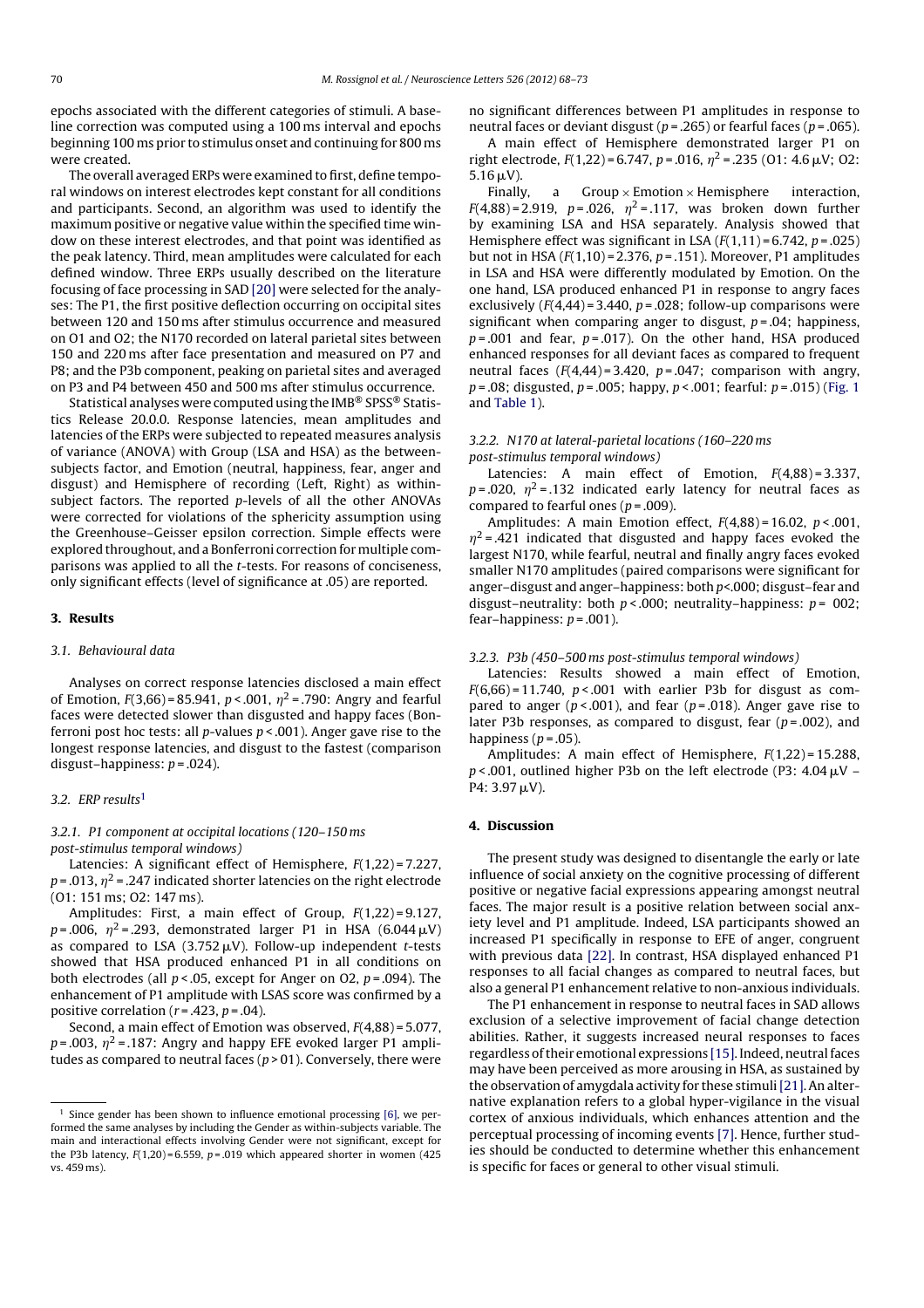

Fig. 1. Illustration of the five categories of stimuli, grand mean baseline corrected ERP time courses at P7, P8, P3, P4, O1 and O2 for the different types of stimuli (colour legend appears on the left of stimuli an time windows are indicated by grey boxes), and mean ERP topographies during rare stimuli processing.

In contrast with this early perceptual effect, social anxiety did not influence the N170 or the P3b components. The N170 reflects the encoding of the structural characteristics of facial stimuli and appears as increased when an analytical treatment is induced by configural or spatial changes [6]. The lack of effect in connection with social anxiety level means that configural processing of human faces takes place normally in sub-clinical SAD [7,12]. However, one may postulate that EFE processing must be explicit to interact with social anxiety on facial structural encoding [9]. The comparison of implicit and explicit categorization tasks within a single study could address this question in further research.

Similarly, our results indicating a lack of social anxiety effect on P3b are congruent with previous reports [8,12,14], and the preservation of a response-related stage may be a property of emotional processing in sub-clinical SAD [20]. Nonetheless, a recent study by Sewell et his collaborators [18] demonstrated a correlation between the score of social anxiety and the P3 amplitude in response to angry faces. However, these authors instructed the participants to selectively respond to angry or happy faces and focused their analyses on unattended stimuli. As the P3b is known to arise when an attended stimulus is detected [13], one may question whether the peaks measured in the present study are comparable to those measured in Sewell et al. [18].

Finally, depending on methodological criteria as well as on experimental paradigms, task instructions, exposure duration or intervals between stimuli, several behavioural and electrophysiological studies have been confronted with the lack of behavioural effect in SAD ([9,11], for a complete review, see [20]). In the present study, consistent with the absence of effect on P3b component, behavioural performances were not modulated by social anxiety. However, it is well known that ERPs are able to detect even minor neurocognitive restrictions that are undetectable at the behavioural level [13]. This is particularly important, as the absence of visible behavioural change is not incompatible with modifications of underlying cognitive processes. This study therefore supplied evidence that young socially anxious individuals engage more early attentional resources than non-anxious participants when performing a visual task, as reflected by enhanced P1 component.

Interestingly, the influence of SAD on ERPs contrasts with those of high level of trait anxiety observed in previous studies. Trait anxiety is the general tendency to exhibit anxiety in different everyday-life situations [21]. Indeed, in two earlier studies using comparable oddball paradigms, high trait anxiety was not associated with disturbances in early perceptive ERPs but with a faster detection of deviant stimuli associated with faster P3b latencies, regardless of the emotional expression [16,17]. In the present study, HSA and LSA participants differed on social anxiety level but their self-reported trait-anxiety levels were comparable, which pleads for specific disturbances of emotional processing induced by social anxiety [20,21]. Conversely, both groups exhibited high grades of state anxiety, corresponding to their temporary level of worry [21]. As participants fulfilled the STAI after having completed the experiment, we can postulate that this experimental situation had enhanced their state anxiety despite normal levels of trait anxiety.

Concerning global emotional effects, we evidenced N170 sensitivity to the processing of the emotional load of faces, supporting previous observations [1,17]. Disgusted and happy faces gave rise to an enhanced N170, but that wave decreased for anger and fear. The same opposition was found in behavioural results. These results deviate from those reporting a faster detection of threat signals [22]. Since the participants were not ask to evaluate the stimuli's arousal value, an enhanced salience of happy and disgusted faces could have been responsible for their faster detection. However, such activation differences between the stimuli were controlled by the validation of that database [2]. Similarly, if the three negative emotions have led to similar delays as opposed to happy faces, we could have postulated the existence of a detection bias associated with the preponderance of negative events in our design, but that explanation does not seem to account here. However, the structure of the experience can provide a more reliable explanation to that result. Indeed, most studies reporting threat advantage contrasted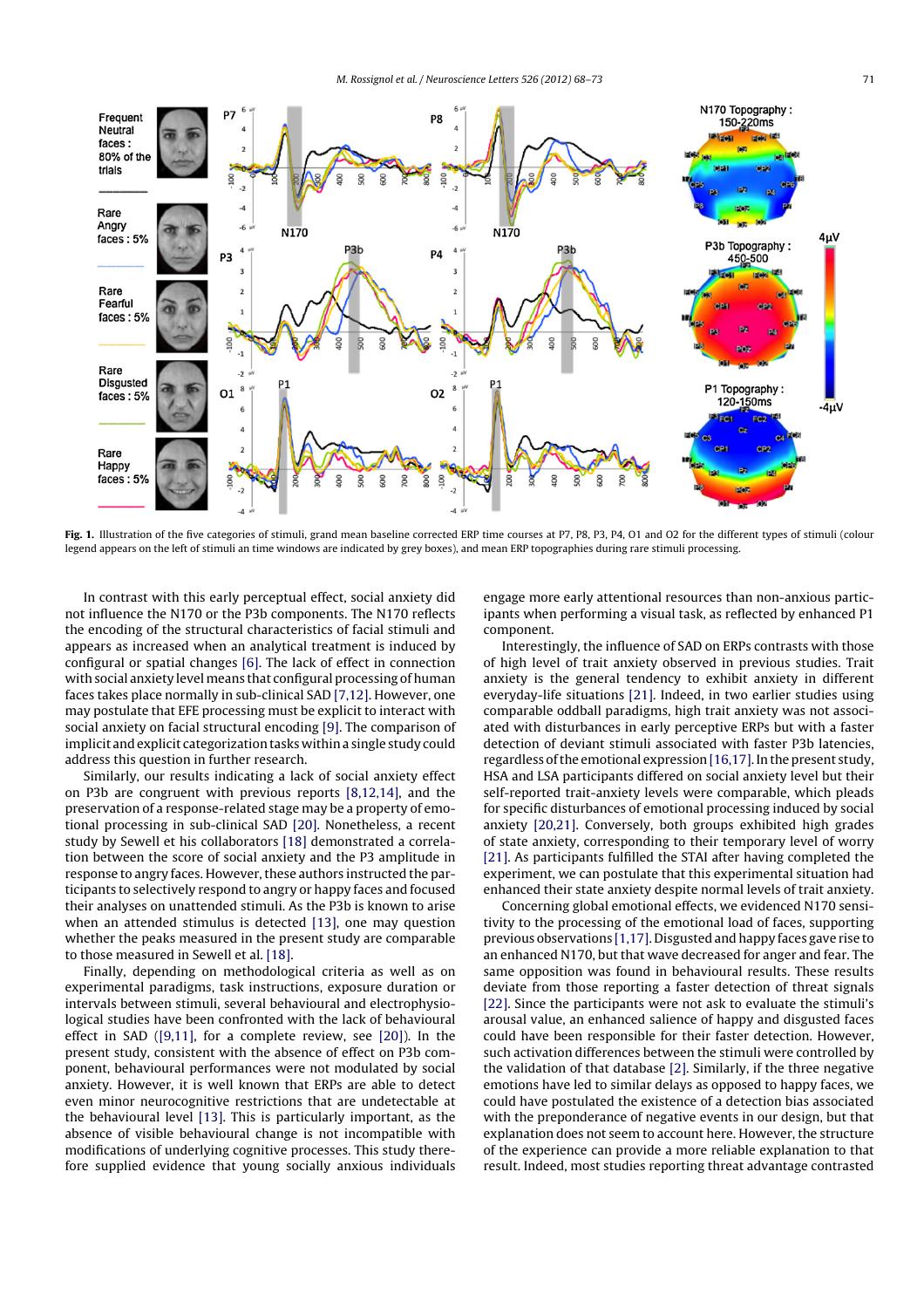| Table 1    | facial displays (SD in parentheses) |          |                         | /lean amplitudes in µV (first line) and peak latencies in ms (second line) at the maximal point of temporal windows around the P1, N170 and P3 components, and Response Latencies in response to the different categories of |                                                                                                                                                                   |                                                                                                                                                      |                                                                                                                                                                                                                                                                                                  |                                                                                                                                                   |                                                                                                                                                                                                                |                  |                    |                                                                       |
|------------|-------------------------------------|----------|-------------------------|------------------------------------------------------------------------------------------------------------------------------------------------------------------------------------------------------------------------------|-------------------------------------------------------------------------------------------------------------------------------------------------------------------|------------------------------------------------------------------------------------------------------------------------------------------------------|--------------------------------------------------------------------------------------------------------------------------------------------------------------------------------------------------------------------------------------------------------------------------------------------------|---------------------------------------------------------------------------------------------------------------------------------------------------|----------------------------------------------------------------------------------------------------------------------------------------------------------------------------------------------------------------|------------------|--------------------|-----------------------------------------------------------------------|
| Emotion    | P100                                |          |                         | N170                                                                                                                                                                                                                         |                                                                                                                                                                   |                                                                                                                                                      | P300                                                                                                                                                                                                                                                                                             |                                                                                                                                                   |                                                                                                                                                                                                                |                  | Response latencies |                                                                       |
|            | SA                                  | HSA      | Vlean                   | $S_A$                                                                                                                                                                                                                        | НSА                                                                                                                                                               | Mean                                                                                                                                                 | SA                                                                                                                                                                                                                                                                                               | НSА                                                                                                                                               | Mean                                                                                                                                                                                                           | SA               | НSА                | Mean                                                                  |
|            | 4.8(0.6)                            | 6.1(0.6) | 5.3(0.4)                | (0.7)<br>$-0.8($                                                                                                                                                                                                             |                                                                                                                                                                   |                                                                                                                                                      |                                                                                                                                                                                                                                                                                                  |                                                                                                                                                   |                                                                                                                                                                                                                | 55               | 50                 | 542                                                                   |
| Anger      | 47(3)                               | 152(3)   | 50(2)                   | 209(3)                                                                                                                                                                                                                       |                                                                                                                                                                   |                                                                                                                                                      |                                                                                                                                                                                                                                                                                                  |                                                                                                                                                   |                                                                                                                                                                                                                |                  |                    |                                                                       |
|            | 3.6(0.6)                            | 6.1(0.5) | 4.8 (0.4)               | (0.8)<br>$-2.2$                                                                                                                                                                                                              |                                                                                                                                                                   |                                                                                                                                                      |                                                                                                                                                                                                                                                                                                  |                                                                                                                                                   |                                                                                                                                                                                                                | 178              | 184                |                                                                       |
| Jisgust    | 149(2)                              | 147(2)   | 148(2)                  |                                                                                                                                                                                                                              | $\begin{array}{l} -1.3\ (0.7) \\ -2207\ (3) \\ -2.9\ (0.8) \\ -1.9\ (0.9) \\ -1.9\ (0.9) \\ -1.9\ (0.9) \\ -2.5\ (0.8) \\ -2.5\ (0.8) \\ -1.7\ (0.6) \end{array}$ | $\begin{array}{l} -1.0\,(0.5)\\ -2.6\,(0.6)\\ -2.6\,(0.6)\\ 207\,(3)\\ -1.7\,(0.6)\\ 209\,(3)\\ -2.4\,(0.6)\\ -2.4\,(0.6)\\ -1.5\,(0.5) \end{array}$ | $\begin{array}{l} 1.8\ (0.2) \\ 540\ (1\ 1) \\ 2.0\ (0.3) \\ 437\ (1\ 3) \\ 1.9\ (0.3) \\ 482\ (1\ 1) \\ 1.9\ (0.3) \\ 1.9\ (0.3) \\ 1.9\ (0.3) \\ 1.9\ (0.3) \\ 1.9\ (0.3) \\ 1.9\ (0.3) \\ 1.9\ (0.3) \\ 1.9\ (0.3) \\ 1.9\ (0.3) \\ 1.9\ (0.3) \\ 1.9\ (0.3) \\ 1.9\ (0.3) \\ 1.9\ (0.3) \\ $ | $\begin{array}{c} 2.1\,(0.3)\\ 489\,(1.3)\\ 1.7\,(0.3)\\ 445\,(1.3)\\ 2.1\,(0.3)\\ 451\,(1.1)\\ 1.9\,(0.3)\\ 1.9\,(0.3)\\ 447\,(1.6) \end{array}$ | $\begin{array}{l} 1.9 \ (0.2) \\ 497 \, (9) \\ 1.8 \ (0.2) \\ 441 \ (9) \\ 2.0 \ (0.2) \\ 466 \, (8) \\ 1.9 \ (0.2) \\ 1.9 \ (0.2) \\ 1.9 \ (0.2) \\ 1.9 \ (0.2) \\ 456 \, (11) \\ 459 \, (11) \\ \end{array}$ | $\overline{12}$  | $\frac{12}{17}$    | $\frac{2}{2}$ $\frac{2}{3}$ $\frac{2}{3}$ $\frac{2}{3}$ $\frac{2}{3}$ |
|            | 3.8(0.6)                            | 6.2(0.6) | 5.0(0.4)                | $212(4)$<br>-1.4 (0.9)                                                                                                                                                                                                       |                                                                                                                                                                   |                                                                                                                                                      |                                                                                                                                                                                                                                                                                                  |                                                                                                                                                   |                                                                                                                                                                                                                | $\tilde{C}$      |                    |                                                                       |
| Fear       | $149(2)$<br>3.7(0.6)                | 149(2)   | $149(2)$<br>5.1 $(0.4)$ | 210(4)                                                                                                                                                                                                                       |                                                                                                                                                                   |                                                                                                                                                      |                                                                                                                                                                                                                                                                                                  |                                                                                                                                                   |                                                                                                                                                                                                                | $\frac{11}{134}$ | $\Xi \frac{3}{2}$  | $\widehat{S}$                                                         |
|            |                                     | 6.6(0.6) |                         | $-2.2(0.8)$                                                                                                                                                                                                                  |                                                                                                                                                                   |                                                                                                                                                      |                                                                                                                                                                                                                                                                                                  |                                                                                                                                                   |                                                                                                                                                                                                                |                  |                    | 489                                                                   |
| lappiness  | 147(3)                              | 50(3)    |                         | 207(4)                                                                                                                                                                                                                       |                                                                                                                                                                   |                                                                                                                                                      |                                                                                                                                                                                                                                                                                                  |                                                                                                                                                   |                                                                                                                                                                                                                | (2)              | (2)                |                                                                       |
|            | 3.2(0.5)                            | 5.2(0.5) | $149(2)$<br>$4.2(0.3)$  | (0.6)<br>$-1.4($                                                                                                                                                                                                             |                                                                                                                                                                   |                                                                                                                                                      |                                                                                                                                                                                                                                                                                                  |                                                                                                                                                   |                                                                                                                                                                                                                |                  |                    |                                                                       |
| Veutrality | 50(3)                               | 52(3)    | 51(2)                   | 203(3)                                                                                                                                                                                                                       |                                                                                                                                                                   |                                                                                                                                                      |                                                                                                                                                                                                                                                                                                  |                                                                                                                                                   |                                                                                                                                                                                                                |                  |                    |                                                                       |

anger might elicit a longer categorization process. To conclude, the present study is amongst the few using ERPs to explore SAD influence on cognitive processing of facial stimuli over time.We showed that social anxiety enhances early perceptual processing of neutral and emotional facial stimuli without modulation of late components or behavioural performance. First, these results highlight the necessity to explore early stages of cognitive processing to evidence SAD influence, as the utility of ERPs to provide sensitive information regarding these cognitive processes. Second, they have important implications for current definition of social anxiety as compared to trait anxiety. Finally, we show that neutral faces cannot be used as "neutral" control stimuli since they evoke enhanced neural response in SAD. That last result emphasizes the necessity for future studies to assess the specificity of enhanced processing of facial cues in social anxiety, which has not been questioned yet, by including non-facial stimuli.

facilitated their detection, while the similarities between fear and

## References

- [1] M. Batty, M.J. Taylor, Early processing of the six basic facial emotional expressions, Brain Research – Cognitive Brain Research 17 (2003) 613–620.
- [2] M.G. Beaupré, U. Hess, Cross-cultural emotion recognition among Canadian ethnic groups, Journal of Cross-Cultural Psychology 36 (2005) 355–370.
- [3] A.T. Beck, A. Beamesdefer, Assessment of depression: the Depression Inventory. Psychological measurements in psychopharmacology, Modern Problems of Pharmacopsychiatry 7 (1974) 151–159.
- [4] M.G. Calvo, L. Nummenmaa, Detection of emotional faces: salient physical features guide effective visual search, Journal of Experimental Psychology: General 137 (2008) 471–494.
- [5] S. Campanella, M. Rossignol, S. Mejias, F. Joassin, P. Maurage, D. Debatisse, R. Bruyer, M. Crommelinck, J.M. Guérit, Human gender differences in an emotional visual oddballtask: an event-related potentials study, Neuroscience Letters 367 (2004) 14–18.
- [6] M. Eimer,A. Holmes, F.P.McGlone, The role of spatial attention in the processing offacial expression: an ERP study of rapid brain responses to six basic emotions, Cognitive, Affective, and Behavioral Neuroscience 3 (2003) 97–110.
- [7] I.T. Kolassa, S. Kolassa, S. Bergmann, R. Lauche, S. Dilger, W.H.R. Miltner, F. Musial, Interpretive bias in social phobia: an ERP study with morphed emotional schematic faces, Cognition and Emotion 23 (2009) 69–95.
- [8] I.T. Kolassa, S. Kolassa, F. Musial, W.H.R. Miltner, Event-related potentials to schematic faces in social phobia, Cognition and Emotion 21 (2007) 1721–1744.
- [9] I.T. Kolassa, W.H. Miltner, Psychophysiological correlates of face processing in social phobia, Brain Research 1118 (2006) 130–141.
- [10] M.R. Liebowitz, Social phobia, Modern Problems of Pharmacopsychiatry 22 (1987) 141–173.
- [11] J.S. Moser, J.D. Huppert, E. Duval, R.F. Simons, Face processing biases in social anxiety: an electrophysiological study, Biological Psychology 78 (2008) 93–103.
- [12] A. Muhlberger, M.J. Wieser, M.J. Herrmann, P. Weyers, C. Troger, P. Pauli, Early cortical processing of natural and artificial emotional faces differs between lower and higher socially anxious persons, Journal of Neural Transmission 116 (2009) 735–746.
- [13] J.K. Olofsson, S. Nordin, H. Sequeira, J. Polich, Affective picture processing: an integrative review of ERP findings, Biological Psychology 77 (2008) 247–265.
- [14] M. Rossignol, C. Anselme, N. Vermeulen, P. Philippot, S. Campanella, Categorical perception of anger and disgust facial expression is affected by non-clinical social anxiety: an ERP study, Brain Research 1132 (2007) 166–176.
- [15] M. Rossignol, P. Philippot, C. Bissot, S. Rigoulot, S. Campanella, Electrophysiological correlates of enhanced perceptual processes and attentional capture by emotional faces in social anxiety, Brain Research 1460 (2012) 50–62.
- [16] M. Rossignol, P. Philippot, M. Crommelinck, S. Campanella, Visual processing of emotional expressions in mixed anxious-depressed subclinical state: an event-related potential study on a female sample, Neurophysiologie Clinique 38 (2008) 267–275.
- [17] M. Rossignol, P. Philippot, C. Douilliez, M. Crommelinck, S. Campanella, The perception of fearful and happy facial expression is modulated by anxiety: an event-related potential study, Neuroscience Letters 377 (2005) 115–120.